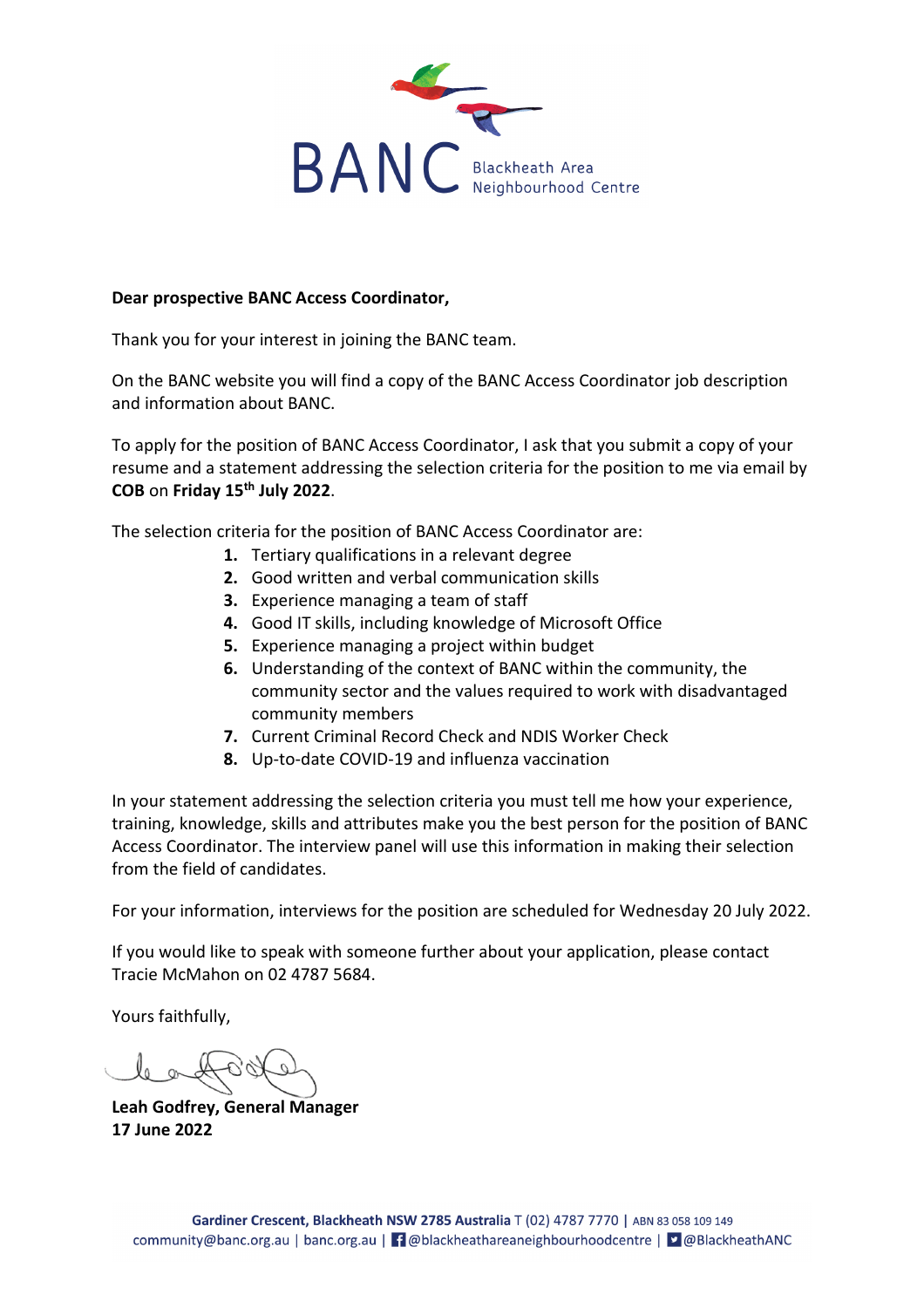

# **About BANC**

## **Vision**

A diverse, inclusive and connected community which works together to build its resilience, and its social, environmental and economic sustainability.

## **Mission**

BANC is the heart of creative, inclusive services that support the sustained well-being and resilience of its community.

## **Values**

**Inclusive:** BANC welcomes all people regardless of their age, gender, ability, cultural or religious background.

**Fair:** All those who wish to participate in our programs and services are treated equally and respectfully.

**Professional:** BANC pursues high ethical standards.

**Committed:** BANC works with its hearts and its head to build a great organisation that meets the needs of its clients and community.

**Responsive:** BANC aims to meet, as efficiently and effectively as possible, the needs of its clients, colleagues and community.

**Innovative:** BANC designs creative options to deliver the most effective results for its clients and communities.

## **Who are we?**

BANC is a multipurpose not-for-profit community-based organisation servicing the Upper Blue Mountains areas of NSW. Blackheath Area Neighbourhood Centre was incorporated under the Incorporated Associations Act of 1984 on 27 January 1993.

Blackheath Area Neighbourhood Centre Inc. is governed by a Board of local residents and has over 100 members. The Board is responsible for the employment of staff, ensuring that the organisation operates within legal guidelines (including worker health and safety), that its finances are sound as are all financial decisions. The Board sets the strategic and policy environment for the organisation.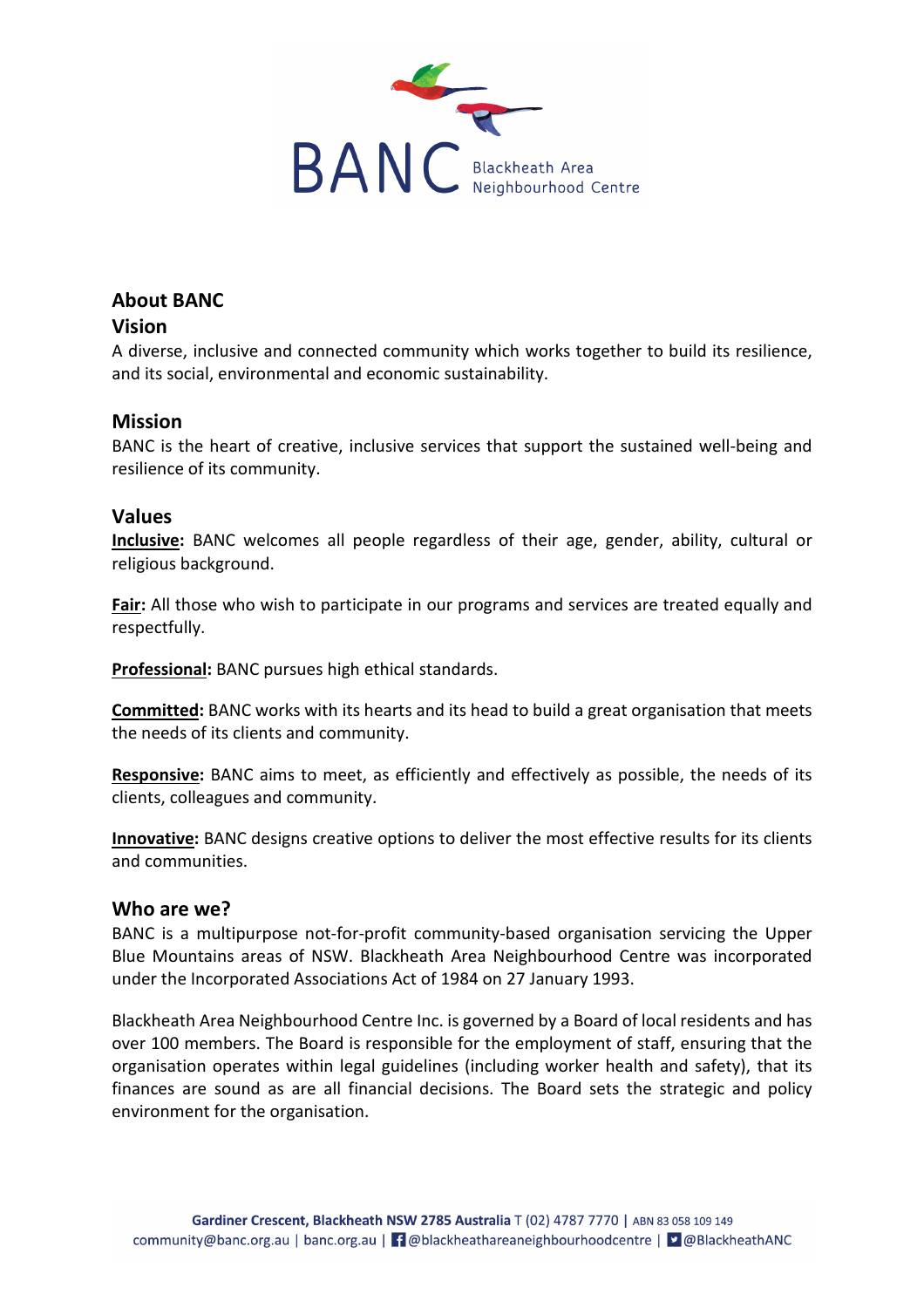

BANC is registered with the Australian Charities and Not-for-Profits Commission (ACNC); is a Public Benevolent Institution endorsed to access Tax, GST and Income Tax exemptions; and is endorsed as a Deductible Gift Recipient (DGR).

BANC is a no interest loans scheme provider; registered NDIS provider; approved provider for Child Care Subsidy; and approved provider through the Australian Children's Education & Care Quality Authority.

### **Where do we work?**

We work across the Blue Mountains and Lithgow areas of NSW. We provide our services from four sites:

- Neighbourhood Centre at 41 Gardiner Crescent;
- Cyber Shed at 37 Gardiner Crescent;
- BANC Access at 110 Wentworth Street; and,
- BOOSH from Blackheath Public School.

## **What do we do?**

Our services include:

- out of school hours care
- NDIS supports, plan management and support coordination
- No Interest Loans Scheme
- Volunteering opportunities
- Community development focusing on families with children, and people facing social isolation
- Digital literacy support
- Low cost office services and free computer access
- Emergency relief including food and vouchers
- Booking service for BMCC Blackheath Community Centre and Presbyterian Church halls

### **More about our services**

### **BANC Access**

BANC Access is a registered NDIS provider delivering individual and group supports at home and in the community. BANC also provides NDIS Support Coordination and Plan Management.

### **BOOSH: Blackheath Out Of School Hours**

BANC operates an approved Before School, After School and Vacation Care child care service from grounds of Blackheath Public School. BOOSH meets the needs of parents in the local community, as well as providing opportunities for children from a variety of backgrounds to socialise in a safe and caring environment.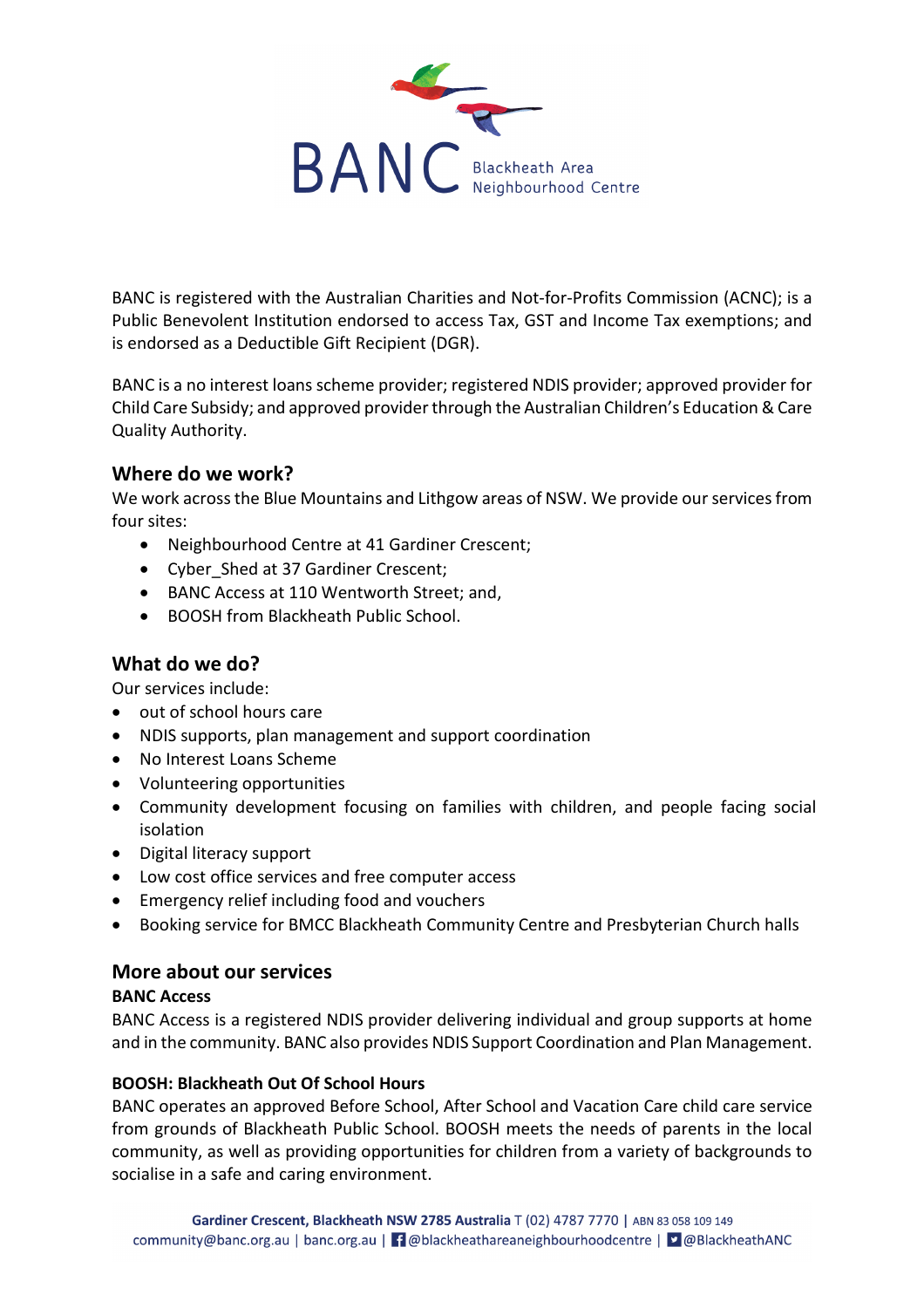

### **Neighbourhood Centre services**

BANC provides low cost printing and copying; access to free Wi-Fi, computers and scanning; free non-perishable, fresh and frozen food; emergency relief including vouchers for groceries, water, electricity and firewood; information and referral to an enormous range of community resources; and sometimes just a chat and a cuppa.

#### **Community Development**

We work to build stronger communities in the Upper Blue Mountains so people are resilient, resourced and connected. Equity and diversity are embraced and often celebrated during community events and festivals. Our community development work involves supporting many community projects that enhance the rights and participation of individuals and the community. Some examples of this include working with families with children to be better placed to integrate into the community and meet the social and learning needs of their children; building community resilience during and following bushfires; and ensuring improved access for all through appropriate town development.

#### **No Interest Loans Scheme (NILS)**

BANC assesses applicants for no-interest loans to people on a low income living or working in the local community. These loans are offered specifically for major outlays such as essential electrical goods, vehicle expenses, medical equipment or hot-water systems.

#### **Blackheath** *Cares*

BANC matches local volunteers with older people who would benefit from social supports at home and in accessing the community. BANC also hosts bus trips, enabling older people to socialise and to get out of the house.

#### **Cyber\_Shed**

BANC has a proud tradition of providing low-cost, entry-level computer tuition, taught by dedicated volunteers.

#### **HUFF**

HUFF generates connections between residents, emergency services and local community groups that are beneficial during any emergency, natural disaster or extreme weather event. HUFF builds physical and emotional resilience in Upper Blue Mountains communities.

#### **Blackheath Halls hire**

BANC manages the hire of the Blackheath Community Centre halls on behalf of Blue Mountains City Council and the Church Hall on behalf of Blackheath Presbyterian Church.